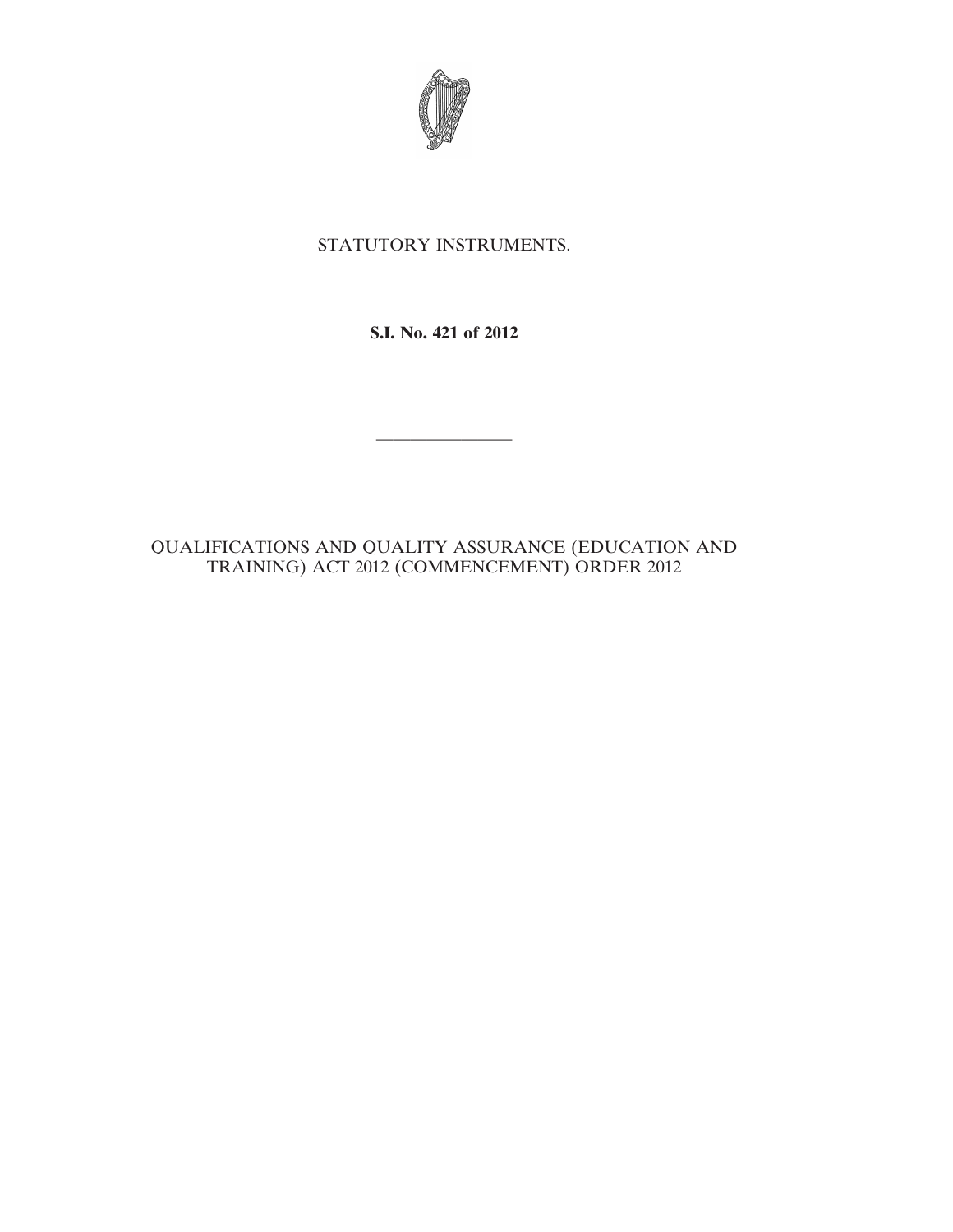## QUALIFICATIONS AND QUALITY ASSURANCE (EDUCATION AND TRAINING) ACT 2012 (COMMENCEMENT) ORDER 2012

I, RUAIRÍ QUINN, Minister for Education and Skills, in exercise of the powers conferred on me by section 1(2) of the Qualifications and Quality Assurance (Education and Training) Act 2012 (No. 28 of 2012) hereby order as follows:

1. This Order may be cited as the Qualifications and Quality Assurance (Education and Training) Act 2012 (Commencement) Order 2012.

2. The 5th day of November 2012 is appointed as the day on which the Qualifications and Quality Assurance (Education and Training) Act 2012 (No. 28 of 2012) shall come into operation.



GIVEN under my Official Seal, 31 October 2012.

> RUAIRI QUINN, Minister for Education and Skills.

*Notice of the making of this Statutory Instrument was published in "Iris Oifigiúil" of* 6*th November*, 2012.